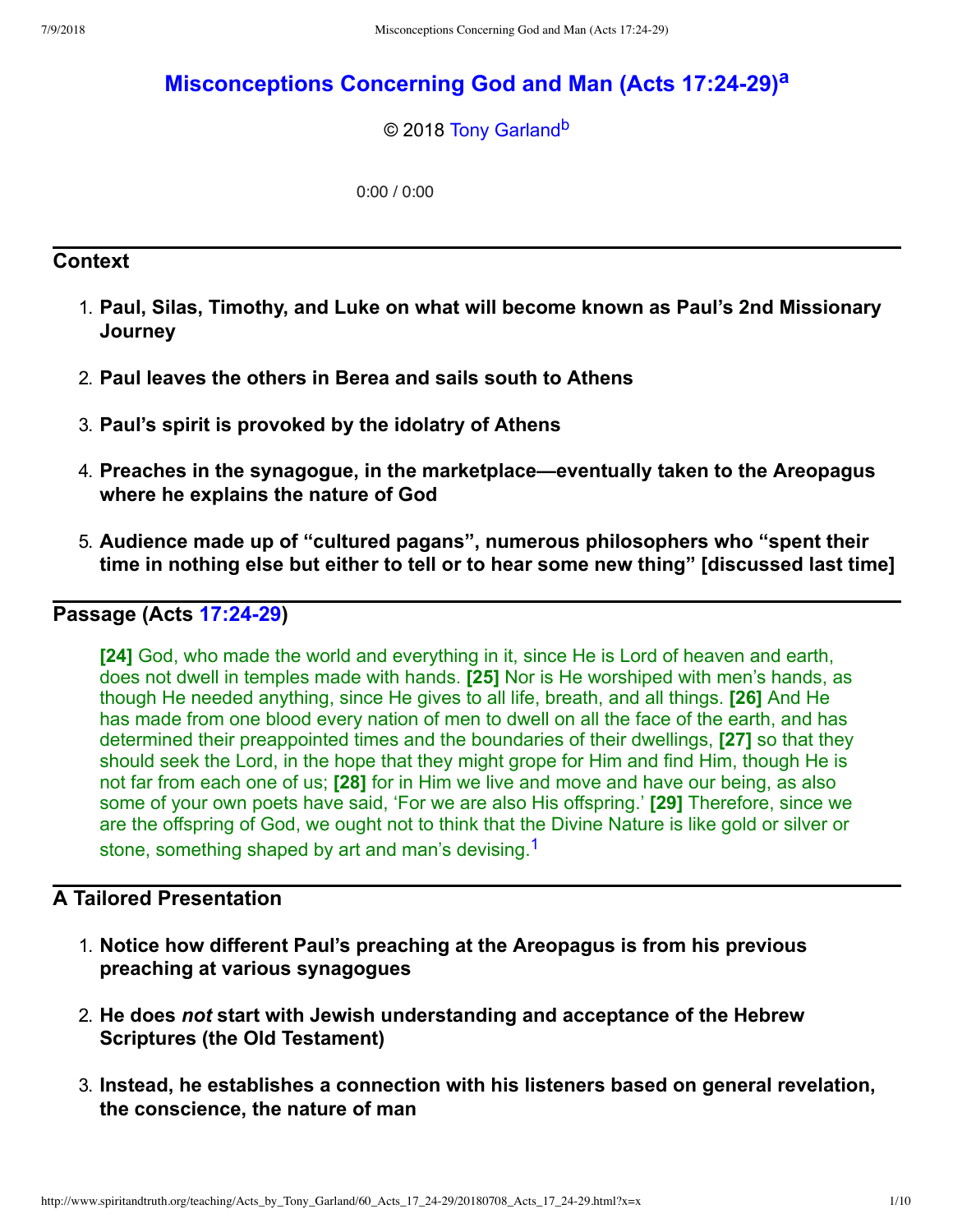- 4. **BUT, he does not jettison Biblical revelation and attempt to reason by appealing to general revelation alone—this is always conceding too much**
	- A. Like the Intelligent Design movement: one can make an ironclad case for a god, but which god?
	- B. There remains an unbridgable gap between natural revelation and biblical revelation which cannot be crossed simply by logical persuasion
	- C. The bible is compatible with general revelation, but it cannot been proven as the only possibly true representation of reality, strictly by appeal to an "outside-in" line of reasoning
	- D. Somewhere along the line, the Christian must take a stand on the authority of biblical revelation *over* that of man's faulty interpretation
	- E. The thinking Christian will never jettison biblical presuppositions in a vain attempt to gain a hearing with a skeptic—too much ground is given up to be fruitful
	- F. For one, the skeptic is not neutral as he assumes and vociferously claims—his reasoning and motives are tainted by sin. (Ignore this as an apologist and you'll find yourself wasting a lot of time!)

## **Misconceptions concerning God**

### 1. **Misconceptions concerning the nature of God**

- <span id="page-1-0"></span>A. God is not a "bigger man"
	- I. Our tendency to conceive of God as an "amplified man" conceptually like a man, but larger attributes in every dimension (more just, more loving, more patient, more powerful, etc.)
	- II. The "man upstairs"
	- III. Holy not just perfect, but *unique*, *otherly* 
		- a. OT word  $\mathbb{Z}$ <sup> $\mathbb{Z}$ </sup> [*qād*ôš], derived from kādhash, "to be separate,' . . . When used of God it signifies: (1) His transcendence, His separateness above all other beings, His aloneness as compared to other gods;"<sup>[2](#page-9-3)</sup>
		- b. Not like anything or anyone else!
			- i. *To whom then will you liken God? Or what likeness will you compare to Him?* (Isa. [40:18](http://www.spiritandtruth.org/bibles/nasb/b23c040.htm#Isa._C40V18))
			- ii. *"To whom then will you liken Me, Or [to whom] shall I be equal?" says the Holy One.Lift up your eyes on high, And see who has created these [things], Who brings out their host by number; He calls them all by name,*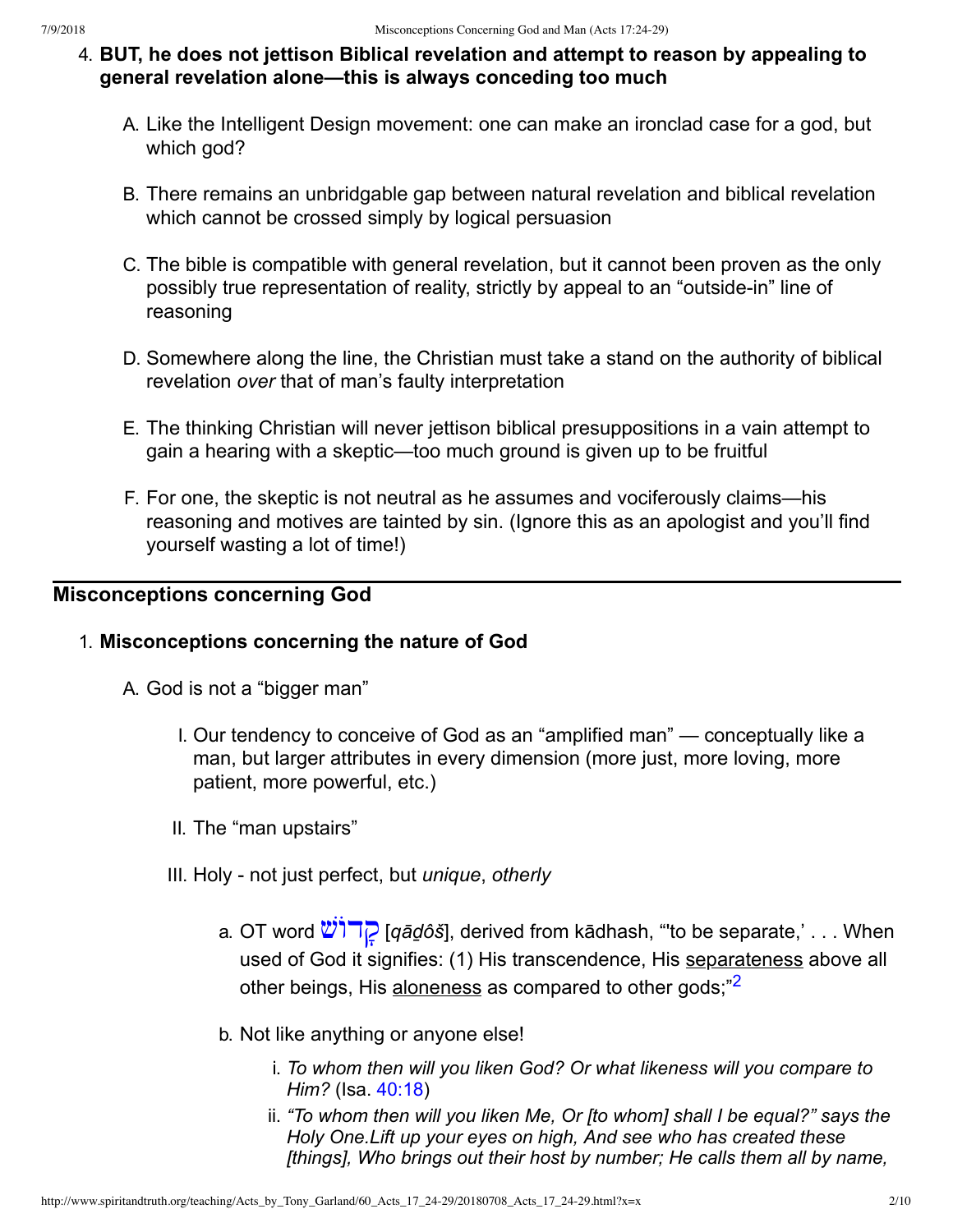7/9/2018 Misconceptions Concerning God and Man (Acts 17:24-29)

*By the greatness of His might And the strength of [His] power; Not one is missing* (Isa. 40:25-26)

- <span id="page-2-0"></span>iii. *To whom will you liken Me, and make [Me] equal And compare Me, that we should be alike?* (Isa. [46:5](http://www.spiritandtruth.org/bibles/nasb/b23c046.htm#Isa._C46V5))
- B. God is unlike anything in creation: whether animate and inanimate
	- I. Last time: "Worship Gone Wrong"
		- a. Myriad forms of off-base worship, the historical prevalence of idolatry
		- b. Man is *designed* to worship but prefers to worship anything else *but* God
	- II. Animate animals, various creatures, even man himself
	- III. Inanimate sun, moon, stars, earth, nature (rocks, crystals)
	- IV. Imaginary idols representing deities and concepts having no validity
	- V. Paul emphasizes the separateness of God from His creation
		- a. *God . . . made the world and everything in it* (Acts [17:24a](http://www.spiritandtruth.org/bibles/nasb/b44c017.htm#Acts_C17V24))
			- i. He is ontologically different than the entire creation He is not trapped or contained "within" that which He has made (a logical absurdity)
		- b. Yet He is immanent throughout His creation
			- i. "He is not far from each one of us, for in Him we live and move and have our being" (Acts 17:27b-28a)
			- ii. CAVEAT: this is not pantheism as casual readers of the Bible might assume
				- Pantheism: "a doctrine which identifies God with the universe, or regards the universe as a manifestation of God."<sup>[3](#page-9-4)</sup>
				- The universe is *not* God or even a *manifestation* of God He exists apart from and independently of creation—time, space, and matter
				- The most that could be said is that the universe reveals aspects of God much like a work of art reveals the mind of an artist
				- The art is not the artist!
	- VI. Ontologically, that which is lesser in being cannot produce that which is greater
		- a. *Therefore, since we are the offspring of God, we ought not to think that the Divine Nature is like gold or silver or stone, something shaped by art and man's devising* (Acts [17:29](http://www.spiritandtruth.org/bibles/nasb/b44c017.htm#Acts_C17V29))
		- b. Mankind is greated in the image of God generated originally by God and patterned after attributes of God, but lesser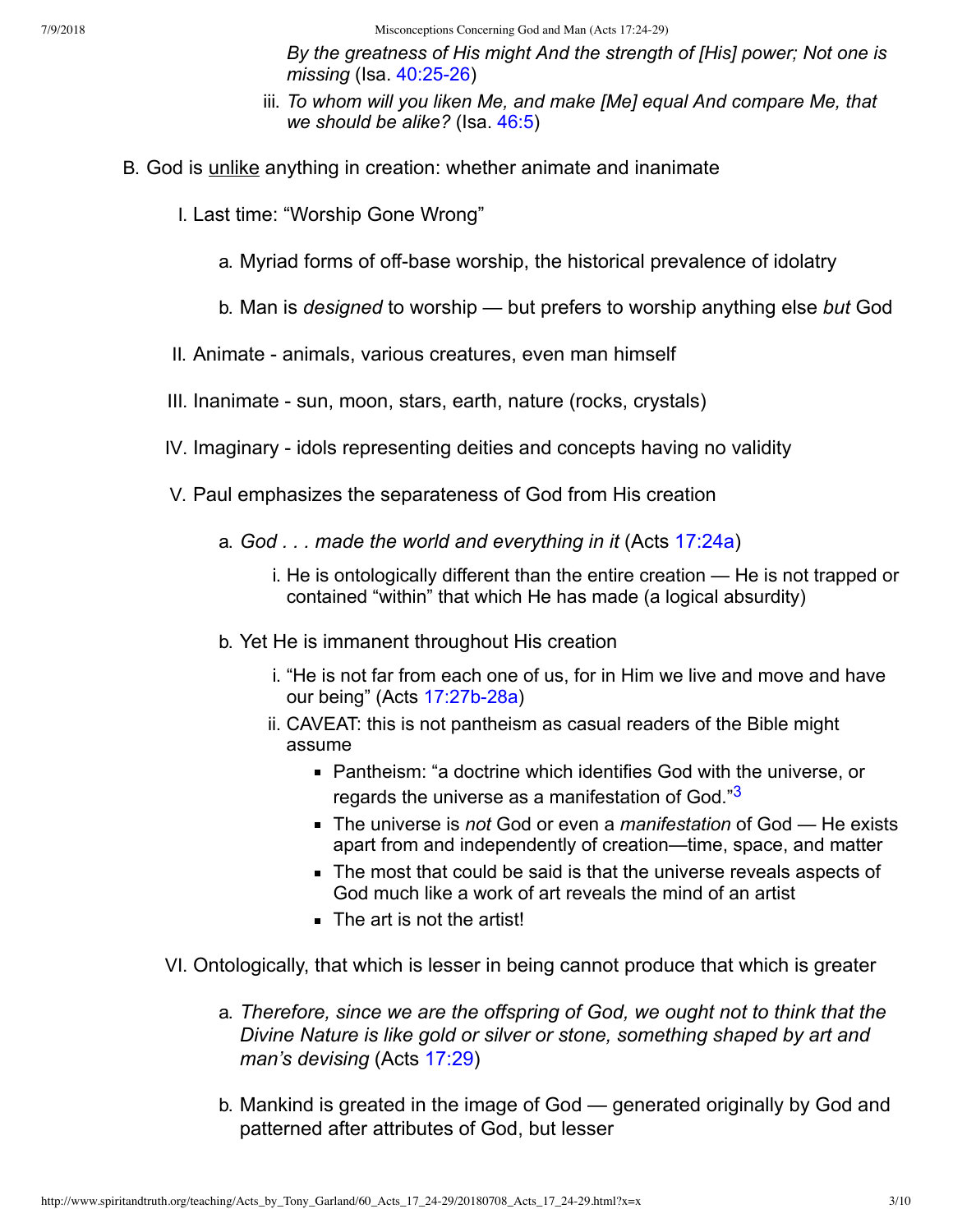- c. Like a Xerox machine, the copy does not retain the full resolution of the original—something is lost
- d. In this case, man isn't even a copy of God its more like if a color image of a peacock were to be reproduced as a black-and-white Xerox — only worse
- e. Once the color is lost, the pixel resolution is lost, it can never be recovered — everything subsequently produced by the Xerox copy will be increasingly inferior from the original
- f. Therefore, it is utterly ubsurd to consider that *anything* man could produce, fashion, or even conceive of could accurately represent the divine nature
- C. All of these misconceptions have a common flaw reducing God to someone lesser, someone more readily conceivable, someone more palatable, someone less overwhelming
- D. God recognized this would be our tendency—that we would struggle with the conception of a being for which no known representation suffices
	- I. Hence, the second commandment
		- a. *You shall not make for yourself a carved image, or any likeness [of anything] that [is] in heaven above, or that [is] in the earth beneath, or that [is] in the water under the earth; you shall not bow down to them nor serve them...* (Ex. 20:4-5a)
		- b. God does not like to be destorted or misrepresented so He says, "STOP THAT!"
		- c. Allow for the mystery and incomprehensibility of God anything less will always lead to a form of idolatry whereby God is distorted and reduced

### 2. **Misconceptions concerning temples**

- A. Not places where a needy and self-absorbed deity seeks worship—as if He had a need for such attention
- B. The primary concept associated with temples is not *worship*, but *atonement*
- C. Biblically, a temples provides a place and means of mitigation whereby sinful flesh may approach a Holy God in some limited way without being consumed
	- I. Without the fall into sin, there would never have been any need for the Tabernacle, Solomon's temple, Zerubabbel's Temple, the NT Temple of the Believer, a Tribulation Temple, or a Millennial Temple.
		- a. No temple in the garden of Eden before The Fall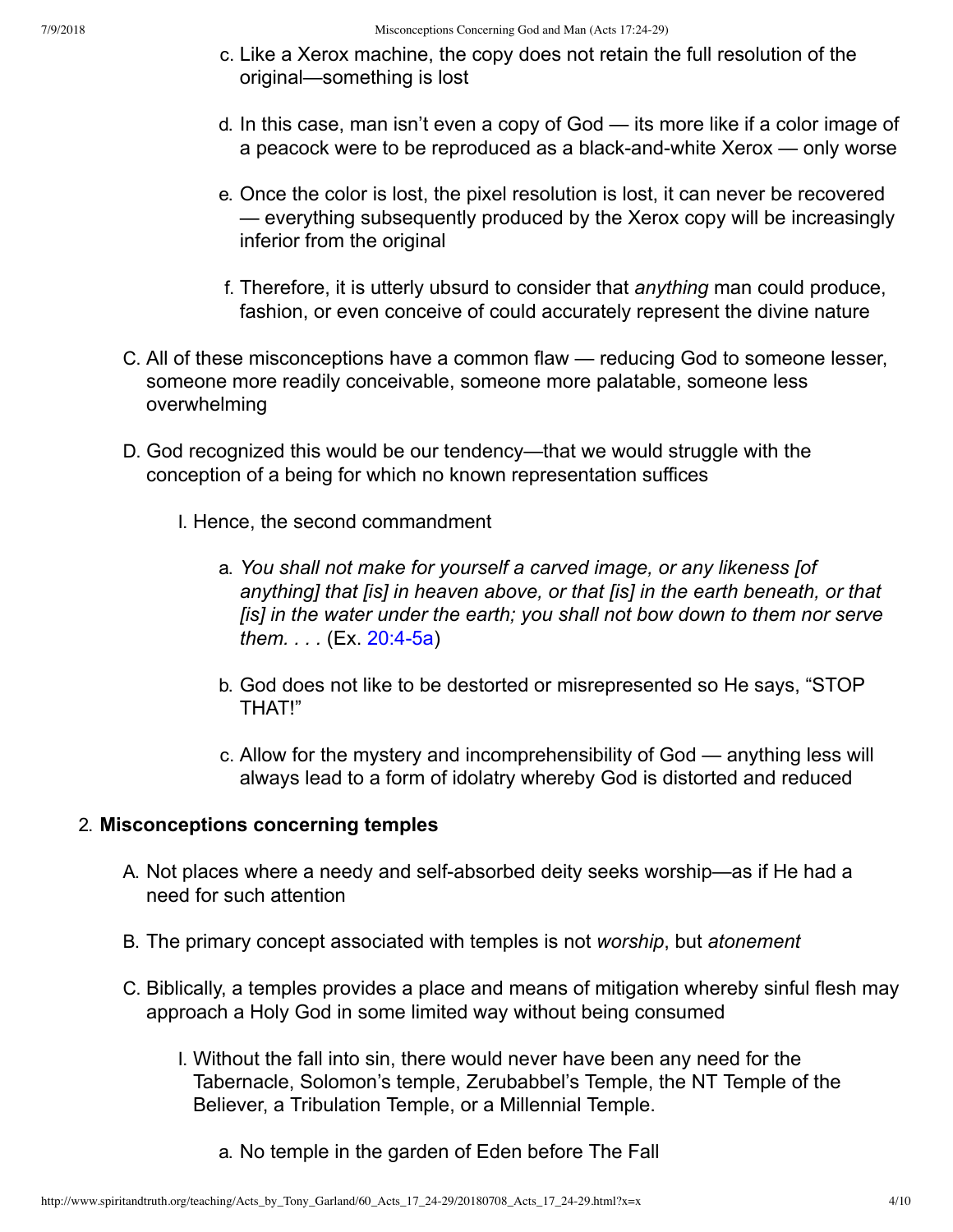- b. No temple in the eternal state after the restoration
	- i. *But I saw no temple in it, for the Lord God Almighty and the Lamb are its temple* (Rev. [21:22\)](http://www.spiritandtruth.org/bibles/nasb/b66c021.htm#Rev._C21V22)
- II. It may seem odd to claim that a temple is more about atonement than worship, but consider these questions:
	- a. Was there a temple prior to The Fall? [no] Was God worthy of worship prior to The Fall? [yes]
	- b. Is there a temple in the eternal state? [not in the sense considered here] Will God be worshiped forever? [yes]
- D. The purpose of a temple underscores an "inconvenient truth" and unpleasant reminder for mankind: *our fallen, needy condition*
- E. Underscores the immense, unbridgable distance between sinful man and the Holiness of God
- F. Paul did not soften this issue to avoid offending his listeners his presentation will include
	- I. The finality and futility of death apart from God the resurrection of Jesus (Acts [17:31\)](http://www.spiritandtruth.org/bibles/nasb/b44c017.htm#Acts_C17V31)
	- II. The need to repent: "God . . . now commands all men everywhere to repent" (Acts [17:30\)](http://www.spiritandtruth.org/bibles/nasb/b44c017.htm#Acts_C17V30)
	- III. God will judge the world in righteousness (Acts  $17:31$ )... YIKES!
- G. *These* are the non-negotiables of the true Christian message which Biblical temples underscore:
	- I. *Impending death* due to separation from God due to sin
	- II. The need for repentance to agree with God's assessment of reality, our position, our need
	- III. That we will be judged against a standard of absolute righteousness by a Holy God
	- IV. In summary: our position is hopeless apart from the redemption available in Jesus
- H. This is the heart of what the Bible describes as the scandal of the cross
- I. Suppressing the scandal becomes a motivation for embracing unbiblical concepts of what a temple (or church) represents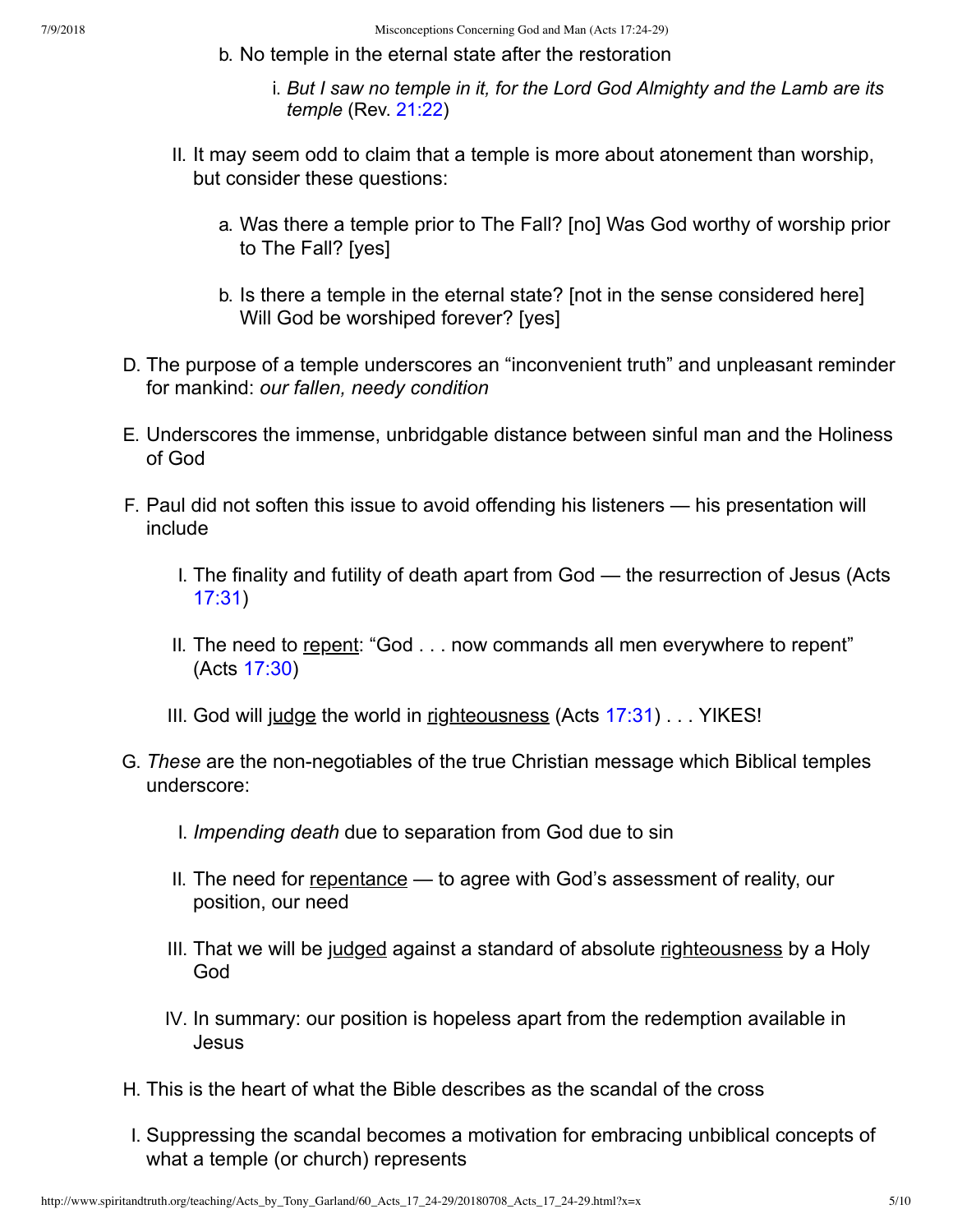- I. A special place where God hears or responds to us in ways he won't elsewhere
- II. A place for the practice of ritual, liturgy, and religious rites designed to appease a man-like deity
- III. A place to find acceptance by God for doing good deeds

#### 3. **Misconceptions about worship**

- A. *Nor is He worshiped with men's hands, as though He needed anything . . .* (Acts [17:25a](http://www.spiritandtruth.org/bibles/nasb/b44c017.htm#Acts_C17V25))
- B. We don't offer worship to God because He *needs* it
- C. We don't offer worship to God because He *requires* it
- D. We worship God because He is *worthy* and we are *designed* to worship Him
- E. Westminster Shorter Catechism
	- I. Q. 1. What is the chief end [or purpose] of man?
	- II. A. Man's chief end [or purpose] is to glorify God, and to enjoy him for ever.
		- a. As Paul himself proclaimed: *For of Him and through Him and to Him [are] all things, to whom [be] glory forever. Amen!* (Rom. [11:36](http://www.spiritandtruth.org/bibles/nasb/b45c011.htm#Rom._C11V36))

#### **Misconceptions concerning Man**

- 1. *And (1) He has made (2) from one blood every nation of men to dwell on all the face of the earth, and has determined their preappointed times and the boundaries of their dwellings, (3) so that they should seek the Lord, in the hope that they might grope for Him and find Him, though He is not far from each one of us;* **(Acts [17:26–27\)](http://www.spiritandtruth.org/bibles/nasb/b44c017.htm#Acts_C17V26)**
	- A.  $+$  Mankind was purposefully made  $-$  not produced by chance
	- $B. + All$  mankind is from one blood we are all relatives of the same parents, variations within a single race
	- C. + We were made for a purpose: "so that . . ."

#### 2. **Made from one blood (or one man)**

- A. Real history is biblical history Adam and Eve: a single human pair, a single mother and father
- B. Racism what shall I say?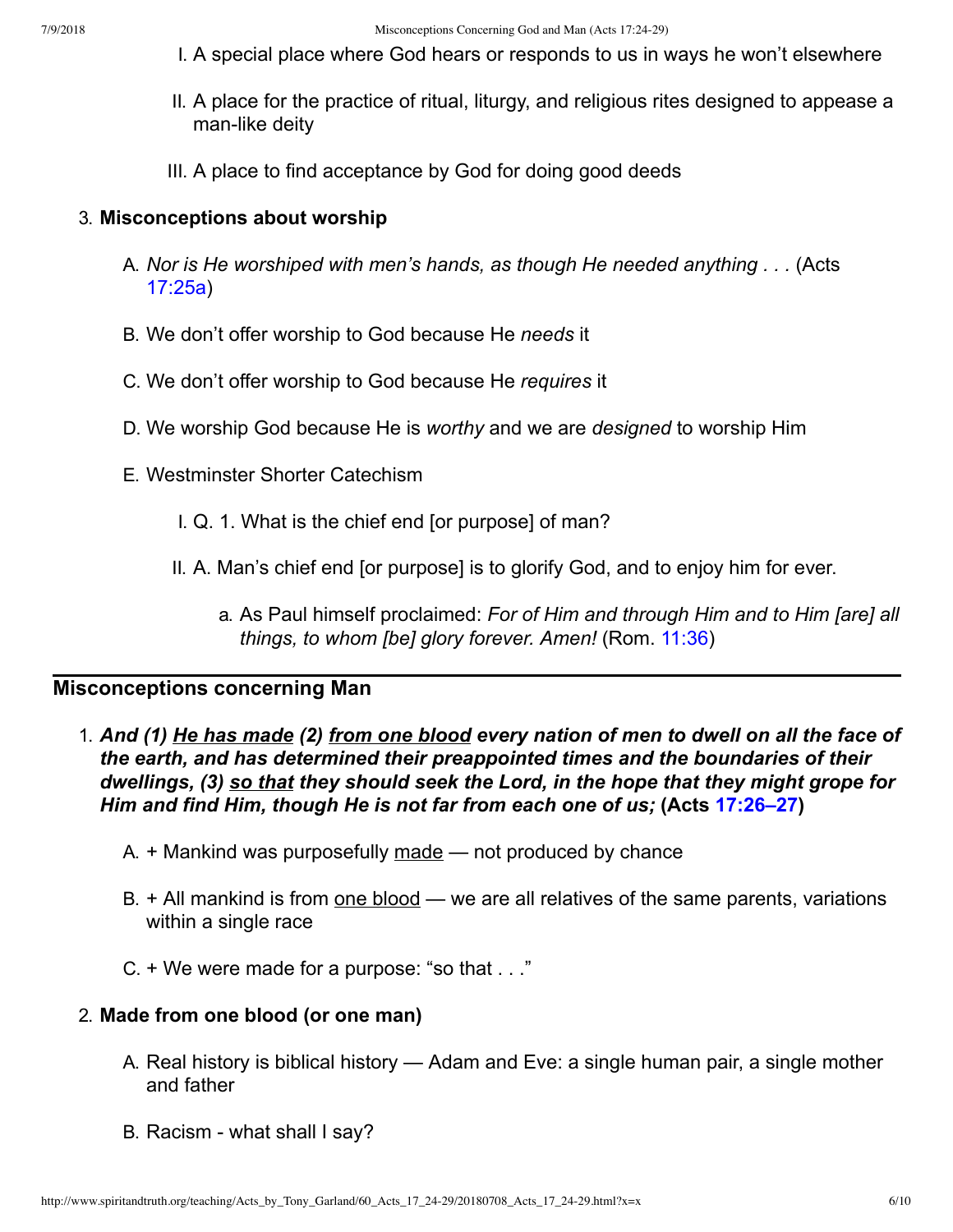- I. Of all belief systems, *Christianity* should give no place to racial bigotry or prejudice
- II. The 70's and 80's *finally* we seemed to have made progress on this!
- III. Lyrics by Matthew Ward: "Red, yellow, black, and white we're all equal in His sight"
- IV. How misguided, how unnecessary this curse!
- V. This festering tumor is growing again in our age
- VI. Racism has a close afinity with evolutionary theory

In *The Descent of Man*, Darwin wrote: 'At some future period, not very distant as measured by centuries, the civilized races of man will almost certainly exterminate, and replace, the savage races throughout the world. . . . The break between man and his nearest allies will then be wider, for it will intervene between man in a more civilized state, as we may hope, even than the Caucasian, and some ape as low as a baboon, instead of as now between the negro and Australian [Aboriginal] and gorilla.' . . . Thomas Huxley, an ardent defender of Darwin who garnered the nickname 'Darwin's Bulldog', wrote that 'No rational man, cognizant of the facts, believes that the average negro is the equal, still less the superior, of the white man.' Huxley described whites as 'bigger brained and smaller-jawed.' [Gary DeMar, *Darwin's 'Yard Apes'*]<sup>[4](#page-9-5)</sup>

<span id="page-6-1"></span><span id="page-6-0"></span>Even the late Harvard evolutionist professor Stephen Jay Gould noted, "Biological arguments for racism may have been common before 1850, but they increased by orders of magnitude following the acceptance of evolutionary theory." [Stephen Jay Gould, *Ontogeny and Phylogeny*, Belknap-Harvard Press, pp. 127-128, 1977.<sup>1[5](#page-9-6)</sup>

#### 3. **Designed to seek and worship a Greater**

A. We are bothered to be alone

- I. We should be we are designed to seek fellowship, even beyond mankind
- II. Why is SETI such a draw?
- B. The need of purpose again, evolution rears its ugly responsible head
	- I. If we are not created and merely evolved, then we have no objective purpose!
	- II. Sure, you can make up your own purpose, but ultimately it proves unsatisfying and unsustainable—unless you are not much of a thinker or able to brainwash yourself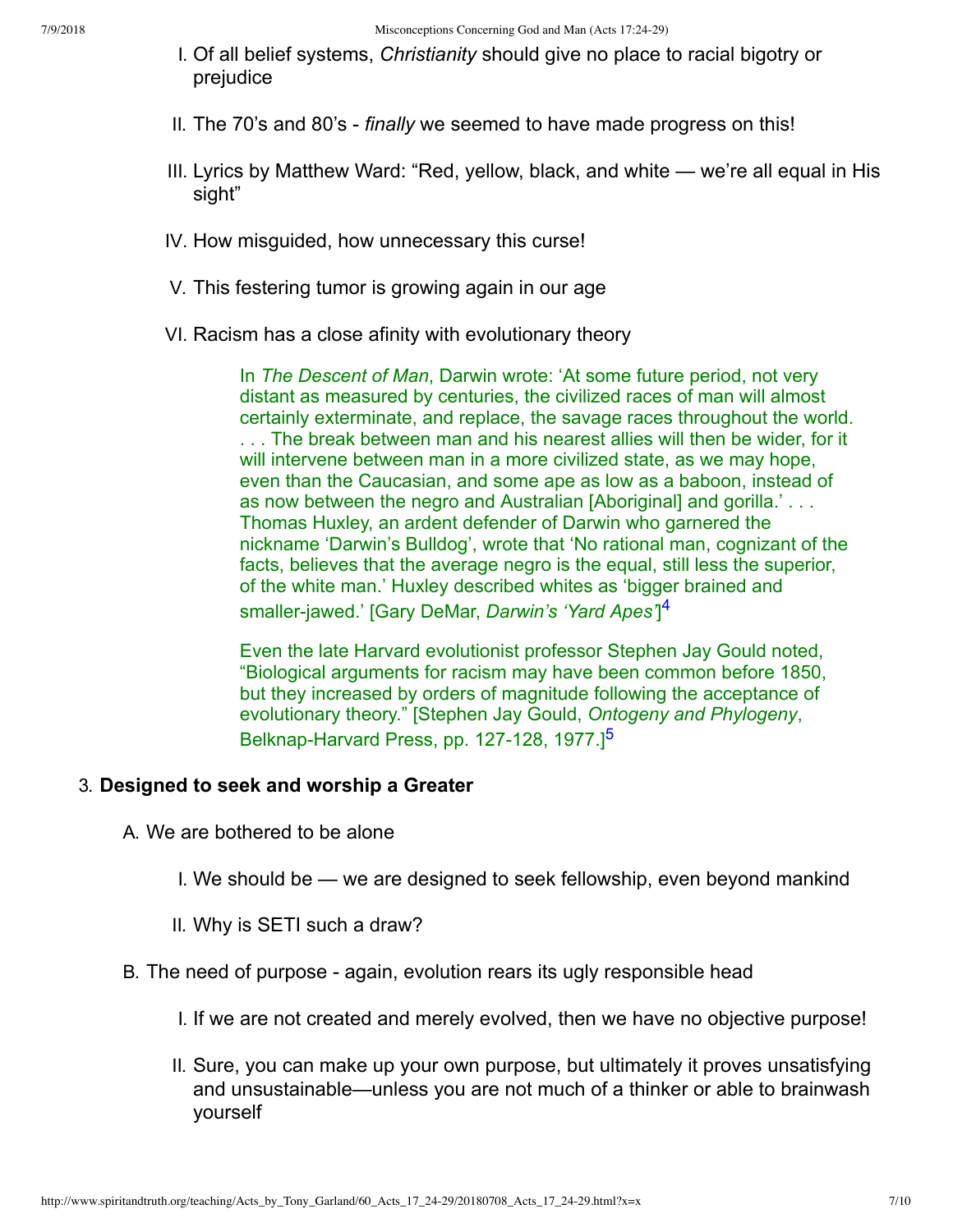- III. Random chance means there is no design, therefore no Designer, therefore no purpose: it really is that simple!
- IV. More than that, we don't really have free will
	- a. The keen thinker, David Berlinski, in his cogent book: *The Devil's Delusion: Atheism and its Scientific Pretensions*, states:

<span id="page-7-0"></span>The most unwelcome conclusion of evolutionary psychology is also the most obvious: If evolutionary psychology is true, some form of genetic determinism must be true as well. Genetic determinism is simply the thesis that the human mind is the expression of its human genes. No slippage is rationally possible. . . . A successful evolutionary theory of the human mind would, after all, annihilate any claim we might make on behalf of human freedom.<sup>[6](#page-9-7)</sup>

- V. [Just *how* bad is evolution for hunan health? How can it be that numerous Christians attempt to wed this toxic nonsense with devotion to Christ?!]
- C. Refusing to recognized these biblical truths is costing us dearly!
	- I. Stress, paranoia, panic attacks, addictions (food, substance abuse: drugs and alcohol), mental illness, societal illness, suicide. We see it every day in the news.
- D. Living for that which is greater without it we will self-destruct
	- I. Mankind is God's "product"
	- II. The Bible is the "product manual"
	- III. We should all be born with a tattoo: "WARNING: Operate this product without reading the manual at your own risk!!"
- <span id="page-7-1"></span>E. Motivated to seek God
	- I. *. . . so that they should seek the Lord, in the hope that they might grope for Him and find Him, though He is not far from each one of us* (Acts [17:27\)](http://www.spiritandtruth.org/bibles/nasb/b44c017.htm#Acts_C17V27)
	- II. "Grope" is **ψηλαφάω** [*psēlaphaō*], "like a person who is blind or in the dark; figuratively, of those who seek to know God through natural and moral revelation apart from special revelation try to find, want to know, feel one's way toward"<sup>[7](#page-9-8)</sup>
		- a. In the dark: having one type of revelation, but missing the other
		- b. Having general revelation available to all people at all times in history: generally available
		- c. Lacking special revelation unknowable apart from God's revelation: the scriptures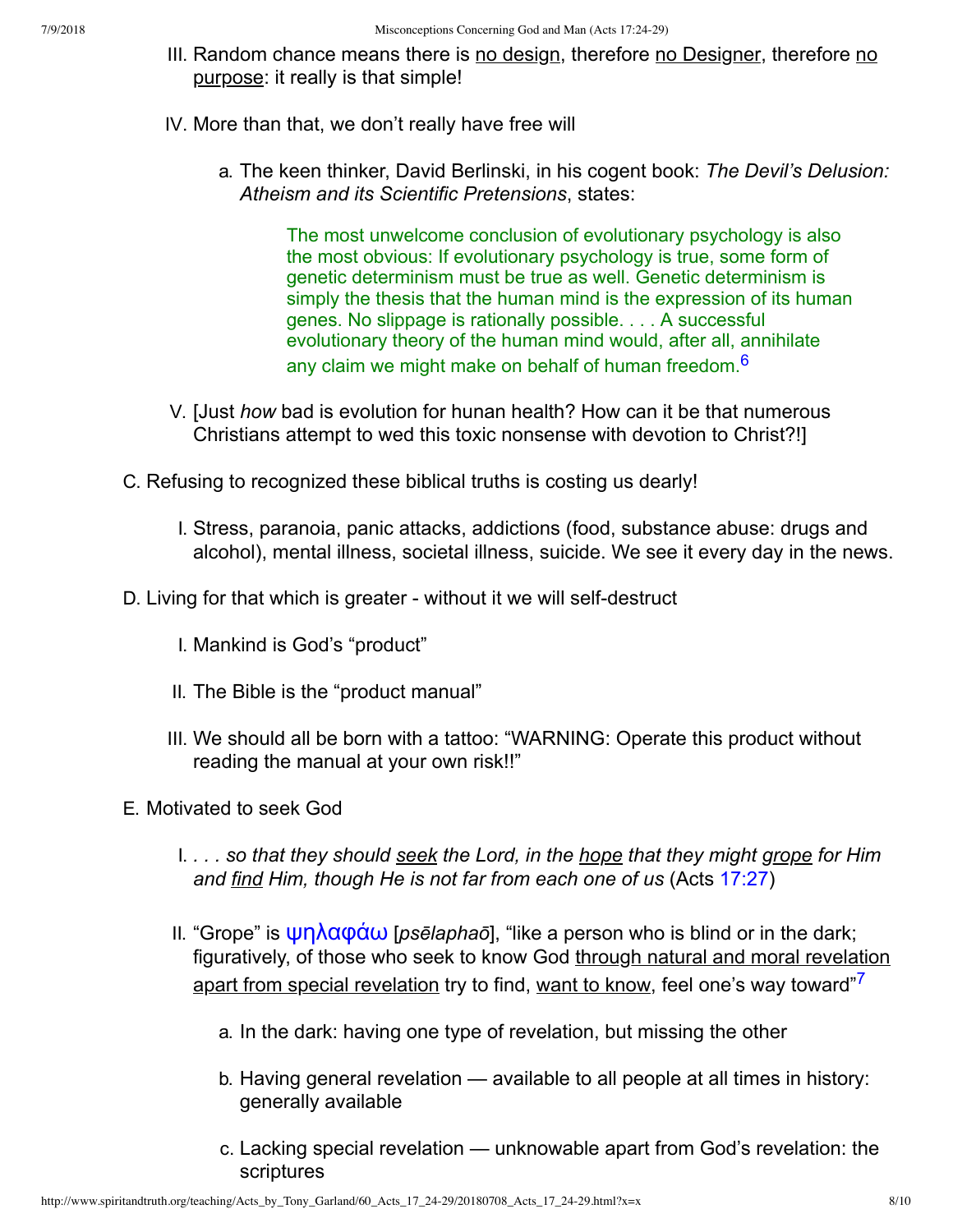- d. We grope for God (based on general revelation) in order to find God (by way of divine revelation—the truth revealed in the Scipture)
- e. Groping: the Intelligent Design Movement specified complex information can only be produced by an intelligent agent (general revelation)
- f. Finding: the Intelligent Agent is Yahweh, the God of Israel, whose Son Jesus died for our sins so that we can be redeemed and overcome death (special revelation)
- III. Groping in darkness requires motivation!
	- a. Do you know God?
	- b. Are you *seeking*, *hoping*, *groping*, in order to *find*?
- F. Back to the Westminster Shorter Catechism
	- I. Q. 1. What is the chief end [or purpose] of man?
	- II. A. Man's chief end [or purpose] is to glorify God, and to enjoy him for ever.
	- III. THIS IS A BIG, BIG DEAL: This is at the heart of our very *nature*, *purpose*, even our *destiny*!
- G. Refusal to embrace this reality is producing heartache and dispair
- H. Accepting God's design for living can only bring peace, fulfillment, health and well being
- I. As God told Israel when captive in Babylon, displaced and without hope:
	- I. *. . . you will seek Me and find [Me], when you search for Me with all your heart. I will be found by you ...* (Jer. 29:13-14a)
- J. But to seek you must first have *faith*
	- I. *. . . without faith [it is] impossible to please [Him], for he who comes to God must believe that He is, and [that] He is a rewarder of those who diligently seek Him* (Heb. [11:6\)](http://www.spiritandtruth.org/bibles/nasb/b58c011.htm#Heb._C11V6)

## **Prayer**

1. **"Make the heart of this nation sensitive, And their ears attuned, And open their eyes; So they see with their eyes, And hear with their ears, And understand with their heart, And turn and be healed."[8](#page-9-9)**

<span id="page-8-0"></span>Mon Jul 9 10:03:16 2018